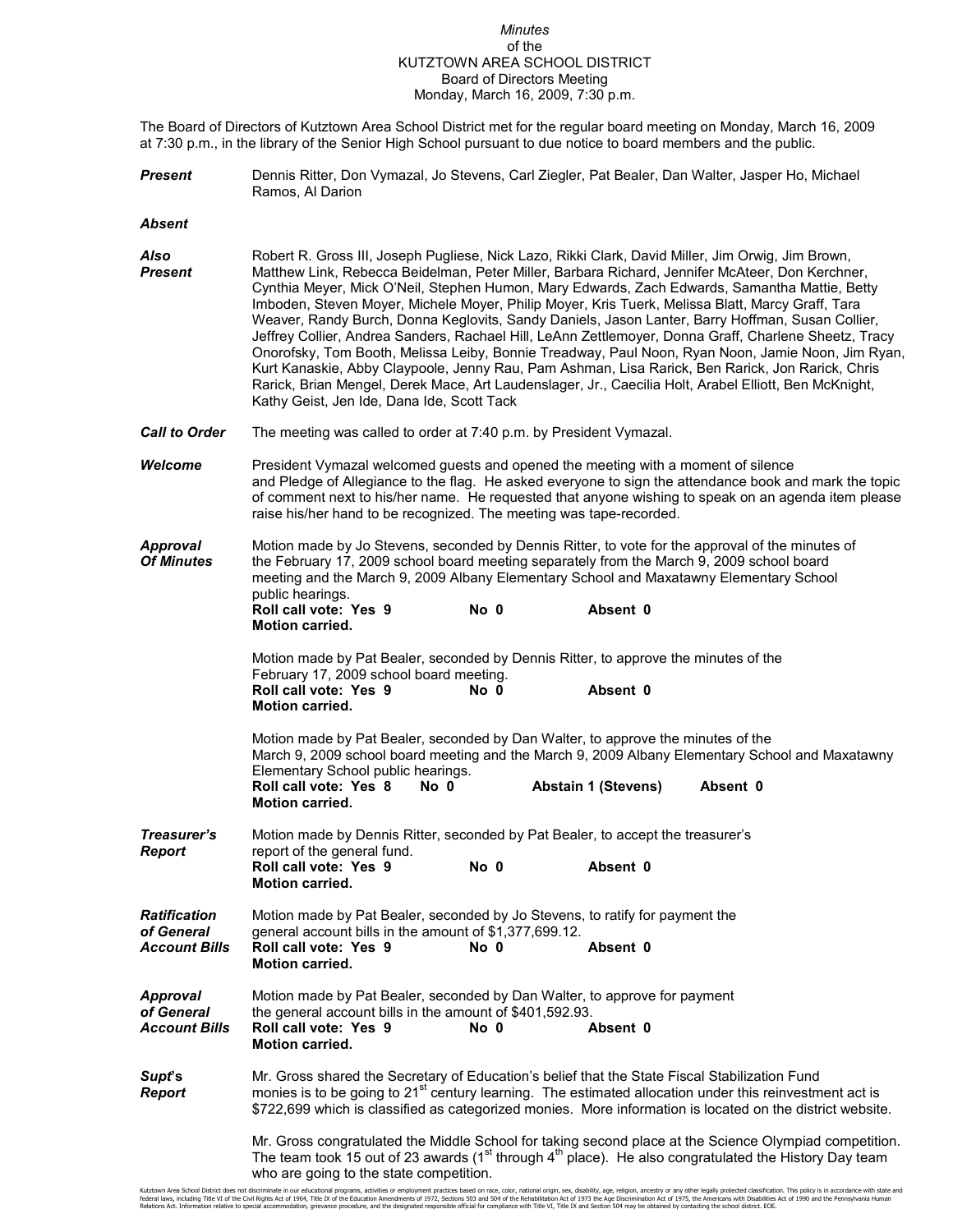Mr. Gross recognized the Middle School Future City team who won at the regional competition in Philadelphia. The team also won the International Society of Pharmaceutical Engineers Innovation in Health Care Award and the Michael Baker Jr. – This is Why Engineering Rocks Award. Certificates of Achievement were presented to the members of the team: Chris Collier, Ben Rarick, Jon Rarick, Zach Edwards, Drew Entriken, Phil Moyer, Connor Mertz, Nathan Onorofsky, Ryan Noon, Kim Brazina, Gillian Ryan, Conor Persky, Lyndsey Detweiler, Sam Summer, Amanda Miller, and Trevor Kanaskie.

**Committee EIT** Mrs. Bealer reported the upcoming salary increases were discussed.<br>**Reports** Pat Bealer *Reports Pat Bealer*  **BCTC** Mr. Ho reported the committee worked to pass the budget. Kutztown Area School *Jasper Ho* District is one of five schools that will pay less next year by 6%, which is a savings of \$45,000. The committee also shared achievements of the BCTC students. **ECC** No report. *Jo Stevens*  **BCIU** Mr. Ziegler reported they are taking an initiative for a fairly significant reorganization. *Carl Ziegler* The committee also approved a functionality feasibility study for all the buildings. **PSBA** Mrs. Bealer reported they entered into an agreement to get rid of the graduation *Pat Bealer* competency assessments. They are also working to get relief to districts for chart competency assessments. They are also working to get relief to districts for charter charter school costs. **Policy & Mr. Ritter reported they were given information regarding the fifth grade inservice. Curriculum** The committee also received a presentation on Moodle, an online education *Dennis Ritter* communication forum. **Personnel** Motion made by Pat Bealer, seconded by Al Darion, to approve the following personnel items: 1. The resignation of Rita Schwalm, Kindergarten teacher, due to retirement, effective June 30, 2009. 2. The approval of Justin Smith as a substitute teacher for 2008-2009, effective March 17, 2009 at the at the approved substitute rate of \$100 per day for days 1-20 and \$110 per day for days 21-45. 3. The approval of a family medical leave for employee #299 commencing on May 15, 2009, or the expiration of approved, applicable sick and personal leave, through the end of the 2008-2009 school year. **Roll call vote: Yes 9 No 0 Absent 0 Motion carried.**   *All Personnel were Approved Pending the District's Receipt of All Mandated Credentials*  **Custodial** Motion made by Pat Bealer, seconded by Jo Stevens, to approve the awarding of the 2009-2010<br>**Supply Bid** custodial supplies bid to the lowest responsible bidder who has met the specifications as listed or *Supply Bid* custodial supplies bid to the lowest responsible bidder who has met the specifications as listed on the attached schedule. **Roll call vote: Yes 9 No 0 Absent 0 Motion carried.**  2009-2010 Motion made by Pat Bealer, seconded by Jasper Ho, to authorize the expenditures of the Berks<br>**BCTC Budget** Career and Technology Center's General Program for the period July 1, 2009 to June 30, 2010 *BCTC Budget* Career and Technology Center's General Program for the period July 1, 2009 to June 30, 2010 as set forth in the attached summary. Kutztown Area School District expenditures are: **Kutztown Area School District Share Contribution**  $$411.834$ Special Needs Estimated Share Contribution **\$49,279** \$49,279 Debt Service Contribution<br>Total KASD Expenditures 6566.280 Total KASD Expenditures<br>**No 0** 666,281 Absent **Roll call vote: Yes 9 Motion to table carried. Policy 011.** Motion made by Dan Walter, seconded by Al Darion, to approve the first reading of Policy 011. Board

Governance Standards/Code of Conduct.<br> **Roll call vote: Yes 9 No 0 Roll call vote: Yes 9 No 0 Absent 0 Absent 0 Motion carried.**